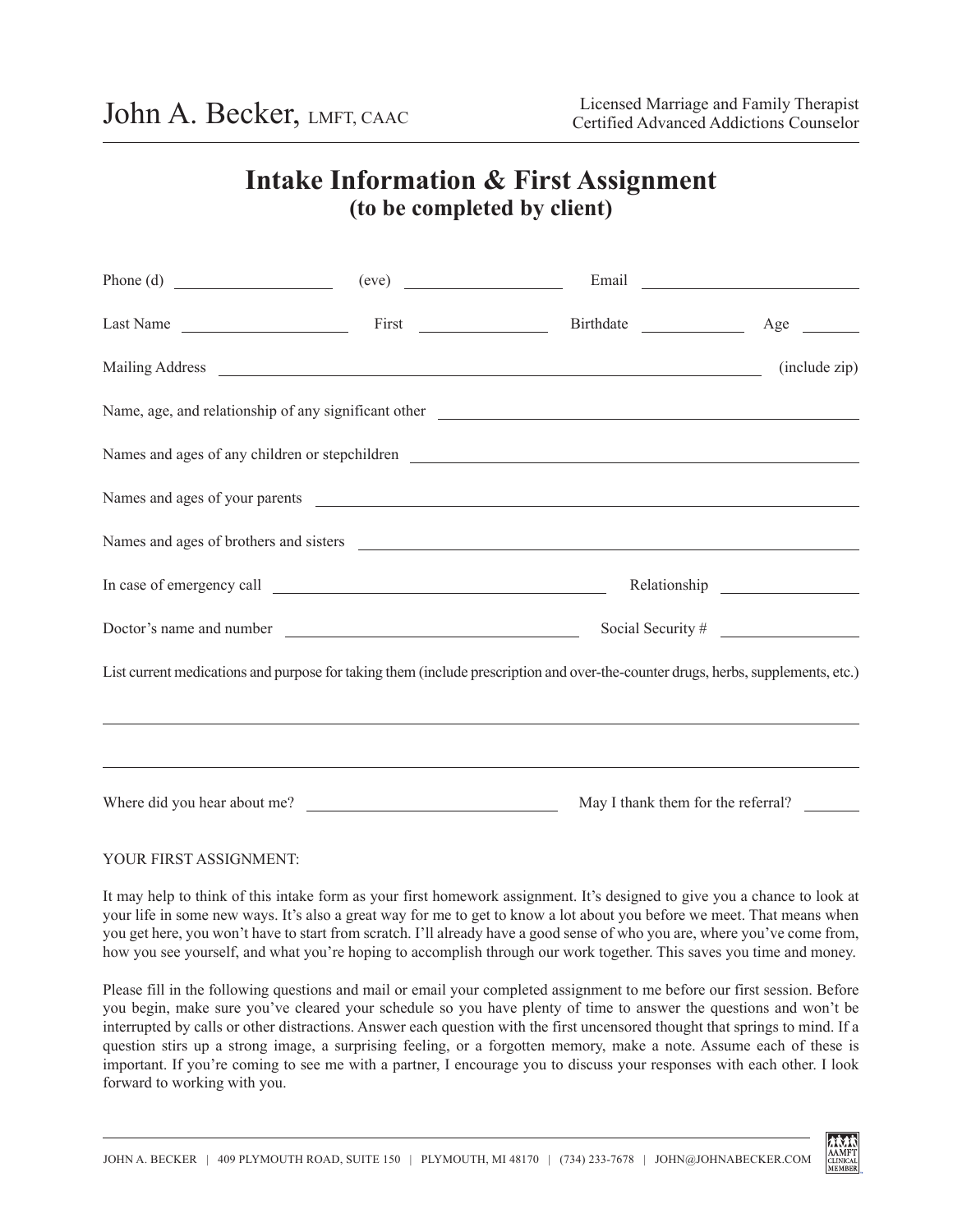## FAMILY:

What we *learn* we *practice* and what we *practice* we *become*. - Ernie Larsen

LEARN 1. What messages — explicit or implicit — did you *learn* from your family? Examples: *Don't trust anyone; expressing feelings is dangerous; relationships don't last; use depression, alcohol, work to distance people.*

PRACTICE 2. As a result of what you learned, what have you *practiced* or become good at? Examples: *Leaving relationships before I get left; giving in to avoid conflict.*

BECOME 3. As a result of what you've practiced what have you *become*, and what have you missed out on? Examples: *A self-sufficient loner; I've missed out on intimacy.*

- 4. What role did you play in your family of origin? Examples: *The smart one; the peacemaker; daddy's little girl; the troublemaker.*
- 5. How has that role shaped your personality for better *and* for worse? Examples: *Being "good" taught me to recognize others' needs but not my own.*
- 6. While you were growing up, were any of your family members chemically dependent (including alcohol)?

7. How about today? Are you or any members of your family of origin or immediate family chemically dependent? test test test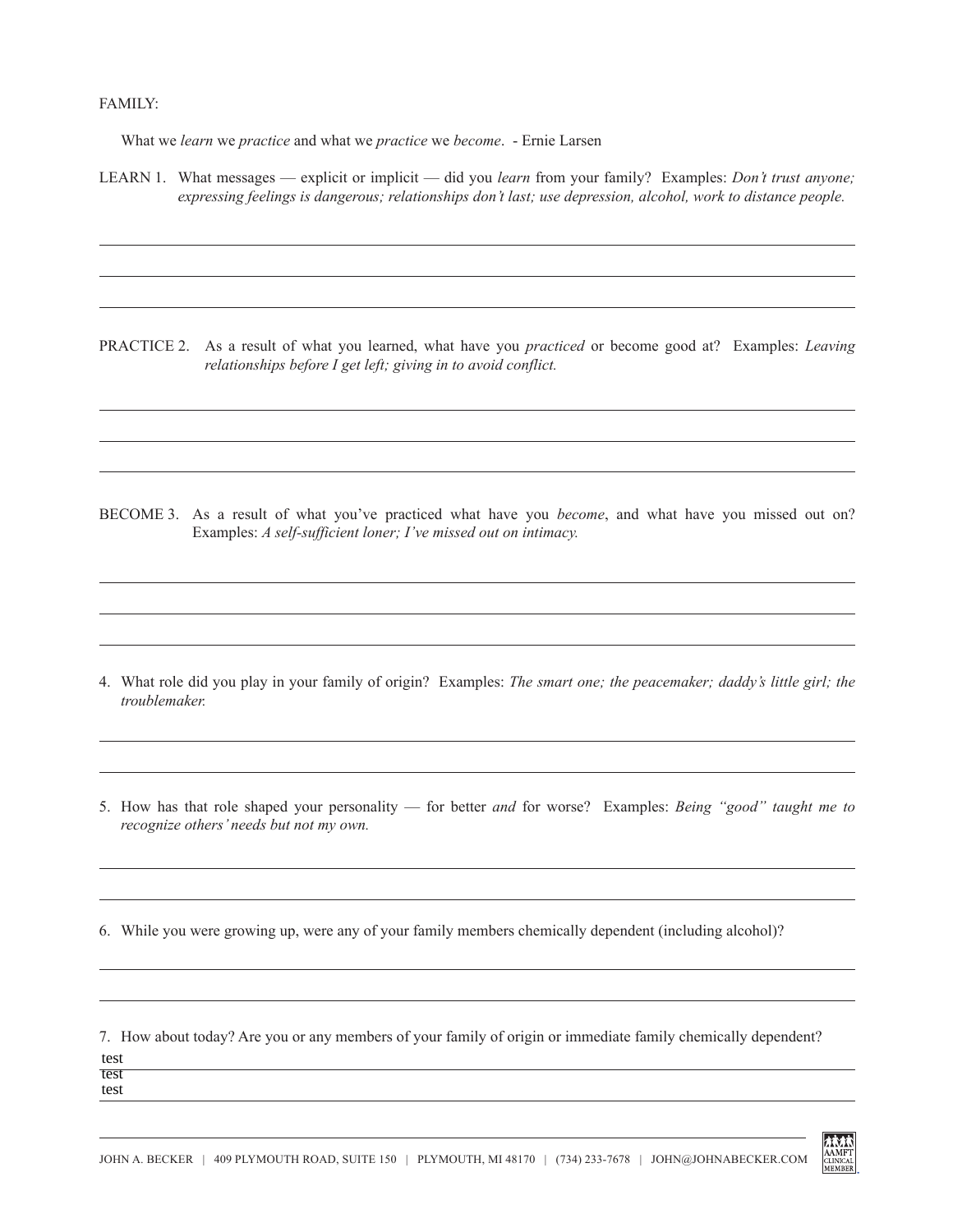|                    | 8. Growing up, how could you tell your mom/dad was angry or disapproved of you?                                                                                                                                                                                                                                                                                                                                                                                          |
|--------------------|--------------------------------------------------------------------------------------------------------------------------------------------------------------------------------------------------------------------------------------------------------------------------------------------------------------------------------------------------------------------------------------------------------------------------------------------------------------------------|
|                    |                                                                                                                                                                                                                                                                                                                                                                                                                                                                          |
| Dad                | <u> 1999 - Jan Barbara de Santo Alemania de Santo Alemánico de Santo Alemánico de Santo Alemánico de Santo Alemán</u>                                                                                                                                                                                                                                                                                                                                                    |
|                    | 9. How could you tell when your mom/dad was feeling love or tenderness toward you?                                                                                                                                                                                                                                                                                                                                                                                       |
| Dad                | <u> 1999 - Johann John Stone, mension berkenaar mengang pada tahun 1990 - Pada tahun 1990 - Pada tahun 1990 - Pada</u>                                                                                                                                                                                                                                                                                                                                                   |
|                    | 10. How did your parents express negative and positive feelings toward each other?                                                                                                                                                                                                                                                                                                                                                                                       |
| Dad                | <u> 1999 - Jan Alexander de Santa Galilea (h. 1989).</u>                                                                                                                                                                                                                                                                                                                                                                                                                 |
| <b>OCCUPATION:</b> |                                                                                                                                                                                                                                                                                                                                                                                                                                                                          |
|                    | 1. What kind of work do you do now and what in particular is good about it?                                                                                                                                                                                                                                                                                                                                                                                              |
|                    | 2. What would you need to have, be, or do to make your work more satisfying?                                                                                                                                                                                                                                                                                                                                                                                             |
|                    | PERSONAL LIFE:                                                                                                                                                                                                                                                                                                                                                                                                                                                           |
|                    | 1. List 3 activities you love, how often you do them, and what in particular you love about them.<br>Activity:<br>How often you do it:<br>What you love about it:                                                                                                                                                                                                                                                                                                        |
|                    | 2. $\overline{\phantom{a}}$ $\overline{\phantom{a}}$ $\overline{\phantom{a}}$ $\overline{\phantom{a}}$ $\overline{\phantom{a}}$ $\overline{\phantom{a}}$ $\overline{\phantom{a}}$ $\overline{\phantom{a}}$ $\overline{\phantom{a}}$ $\overline{\phantom{a}}$ $\overline{\phantom{a}}$ $\overline{\phantom{a}}$ $\overline{\phantom{a}}$ $\overline{\phantom{a}}$ $\overline{\phantom{a}}$ $\overline{\phantom{a}}$ $\overline{\phantom{a}}$ $\overline{\phantom{a}}$ $\$ |
|                    |                                                                                                                                                                                                                                                                                                                                                                                                                                                                          |
|                    | 2. Who do you love, and how do you show it (notes, calls, hugs, words, food, etc.)?                                                                                                                                                                                                                                                                                                                                                                                      |
|                    | ,我们也不会有什么。""我们的人,我们也不会有什么?""我们的人,我们也不会有什么?""我们的人,我们也不会有什么?""我们的人,我们也不会有什么?""我们的人                                                                                                                                                                                                                                                                                                                                                                                         |
|                    | 3. How do you show negative emotions (pout, withdraw, get sarcastic, yell, etc.)?                                                                                                                                                                                                                                                                                                                                                                                        |

AMIET<br>CLINICAL<br>MEMBER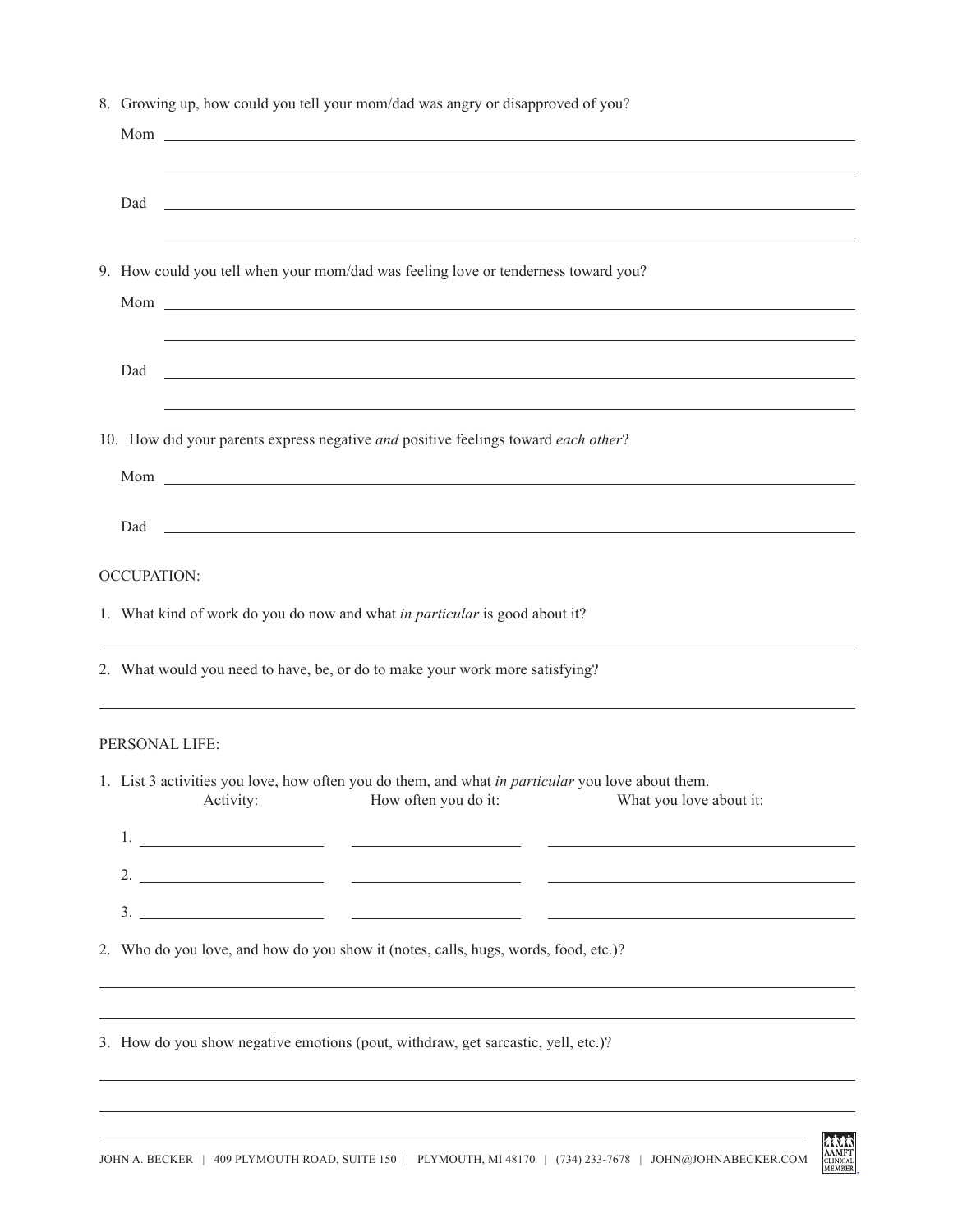- 4. When was the last time you said you were sorry?
- 5. Who are your cheerleaders, and what unique gifts do you get from each of them? Examples: *Chris patience, food, unconditional love; Lauren - structure, clarity, advice.*

6. Who do you laugh with? How often?

7. Who do you cry with? How often?

8. What do you do to regain a sense of balance and perspective? How often? With whom? Examples: *Play guitar, take a long walk, call a friend, journal.*

9. Have you ever been sexually or physically abused? (If yes, by whom? When?)

#### HEALTH:

- 1. Describe your general state of mental, physical, and spiritual health.
- 2. Have you or any of your family members ever suffered from depression or any other form of mental illness? Explain. (List dates, treatment, hospitalizations, if applicable)

3. Are you currently feeling suicidal?

4. Have you ever felt suicidal? Explain. (List dates, treatment, hospitalizations, if applicable)

5. List any previous experiences with therapy and describe positives and/or negatives.

test

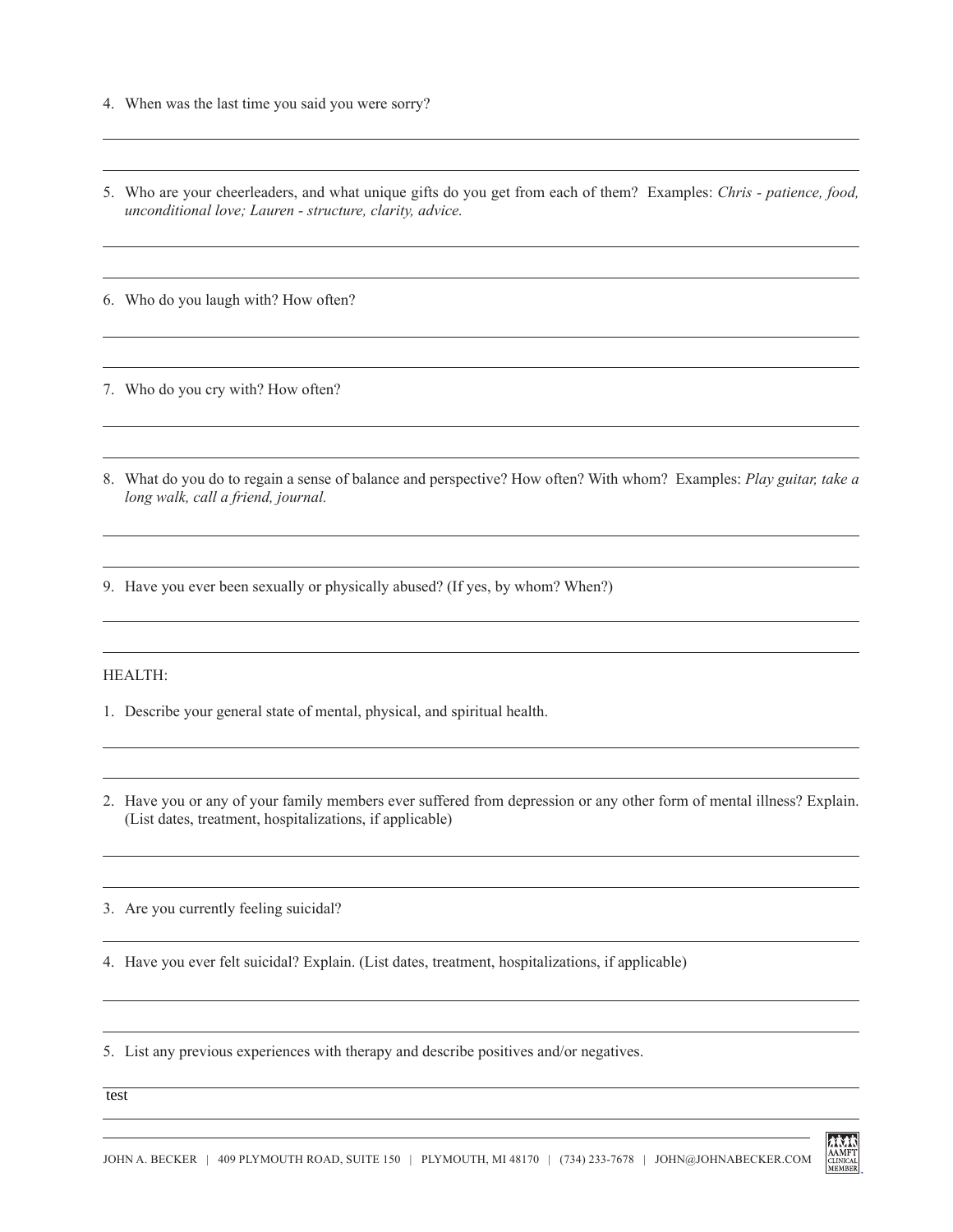6. Are you current seeing any other mental health professional or doctor? Explain.

| 7. Describe your use of alcohol and other mood-altering drugs. (Specifically, how often, how much, and under what |  |
|-------------------------------------------------------------------------------------------------------------------|--|
| circumstances do you use them?)                                                                                   |  |

8. How much caffeine do you use daily? Include coffee, tea, caffeinated sodas.

## COMPLETE EACH ANSWER BY WRITING DOWN THE FIRST THING THAT POPS INTO YOUR HEAD:

| I'm such a $\ldots$ $\ldots$ |
|------------------------------|
|                              |
|                              |
|                              |
|                              |
|                              |
|                              |
|                              |
|                              |
|                              |
|                              |
|                              |

#### RELATIONSHIPS:

1. Describe a typical pattern from childhood that characterizes your parents' relationship to each other. Example: *Mom was always the "bad guy" and Dad was the "rescuer."*

test test test

2. Describe a typical pattern from your adult life that characterizes your way of relating to a partner. Example: *I pick people who are initially attracted to, but ultimately threatened by, my strengths. They end up criticizing me and I end up resenting them.*